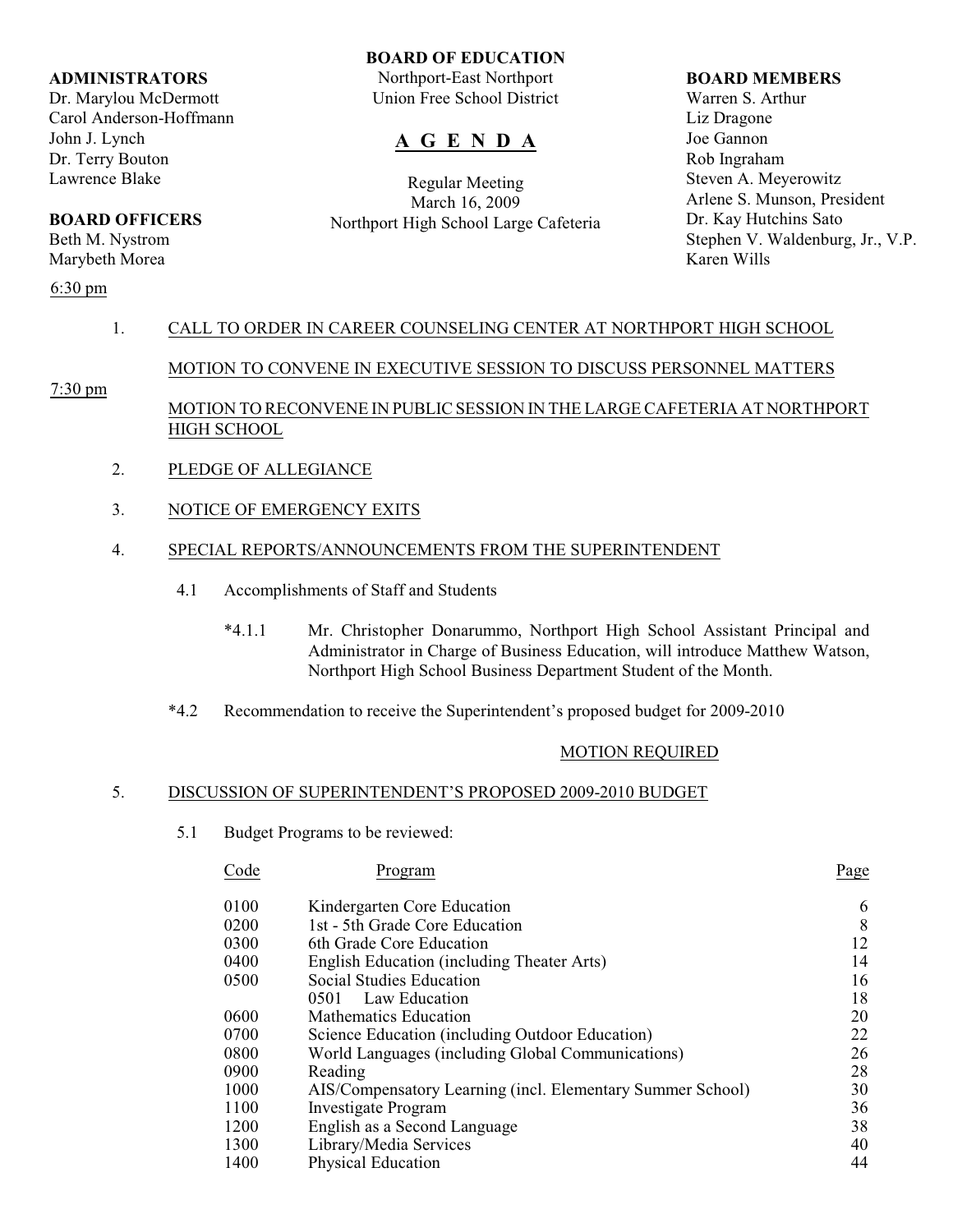| Code | Program                                                                                       | Page       |
|------|-----------------------------------------------------------------------------------------------|------------|
|      | 1401<br><b>Boys Physical Education</b>                                                        | 44         |
|      | 1402<br>Girls Physical Education                                                              | 44         |
| 1500 | <b>Extracurricular Activities</b>                                                             | 52         |
|      | 1501<br><b>Boys Athletics</b>                                                                 | 52         |
|      | 1502<br><b>Girls Athletics</b>                                                                | 54         |
|      | 1503<br>Boys Intramurals                                                                      | 56         |
|      | 1504<br>Girls Intramurals<br>1505                                                             | 56<br>58   |
| 1600 | Co-Curricular Activities<br><b>Health Education</b>                                           | 60         |
| 1700 | Family & Consumer Sciences                                                                    | 64         |
| 1800 | <b>Technology Education</b>                                                                   | 66         |
| 1900 | <b>Business Education</b>                                                                     | 68         |
| 2000 | Art Education (Including Art & Music Festival)                                                | 70         |
| 2100 | Music Education                                                                               | 74         |
|      | 2102<br>Summer Music Program                                                                  | 80         |
|      | 2103<br>Summer Music Clinic                                                                   | 82         |
| 2200 | <b>Computer Studies</b>                                                                       | 84         |
| 2300 | <b>High School Program Options</b>                                                            | 88         |
|      | 2301<br>The Environment Team                                                                  | 88         |
|      | 2302<br>Commons Program                                                                       | 90         |
|      | 2304<br><b>BOCES</b> Vocational Education                                                     | 92         |
| 2400 | 2305<br><b>Cultural Arts</b><br>Academic Summer School                                        | 94<br>96   |
| 2600 | <b>Community Services</b>                                                                     | 98         |
|      | 2601<br>Continuing Education                                                                  | 98         |
|      | 2602<br>Recreation                                                                            | 100        |
|      | 2603<br><b>Driver Education</b>                                                               | 102        |
|      | 2604<br>Public Information                                                                    | 104        |
|      | 2605<br><b>Community Support</b>                                                              | 106        |
| 2700 | <b>Staff Development</b>                                                                      | 108        |
|      | 2701<br>UTN PDC                                                                               | 108        |
|      | 2702<br><b>NASA PDC</b>                                                                       | 108        |
|      | 2703<br>Professional Achievement                                                              | 108        |
|      | 2704<br>In-Service Education                                                                  | 108        |
| 2800 | Instructional Leadership                                                                      | 110        |
|      | 2801<br>Elementary Instructional Leadership<br>2802<br>Middle School Instructional Leadership | 110<br>114 |
|      | 2803<br>High School Instructional Leadership                                                  | 116        |
|      | 2804<br>Districtwide Instructional Leadership                                                 | 118        |
| 2900 | <b>Instructional Support</b>                                                                  | 122        |
|      | 2901<br><b>Elementary Instructional Support</b>                                               | 122        |
|      | 2902<br>Middle School Instructional Support                                                   | 126        |
|      | 2903<br>High School Instructional Support                                                     | 128        |
|      | 2904<br>Districtwide Instructional Support                                                    | 130        |
| 3000 | Non-Public Education                                                                          | 132        |
|      | 3001<br>Non-Public Textbook Expense                                                           | 132        |
|      | 3002<br>Non-Public Health Services                                                            | 132        |
| 3100 | Special Education                                                                             | 134        |
|      | 3101<br>Special Education/In-District<br>3102<br>Tuition - Private Schools                    | 134<br>138 |
|      | 3103<br>Tuition & Services - BOCES                                                            | 140        |
|      | 3104<br>Tuition - Public Schools                                                              | 142        |
| 3200 | <b>Student Support Services</b>                                                               | 144        |
|      | 3201<br><b>Elementary Counseling</b>                                                          | 144        |
|      | 3202<br><b>Secondary Counseling</b>                                                           | 146        |
|      | 3203<br><b>Psychological Services</b>                                                         | 150        |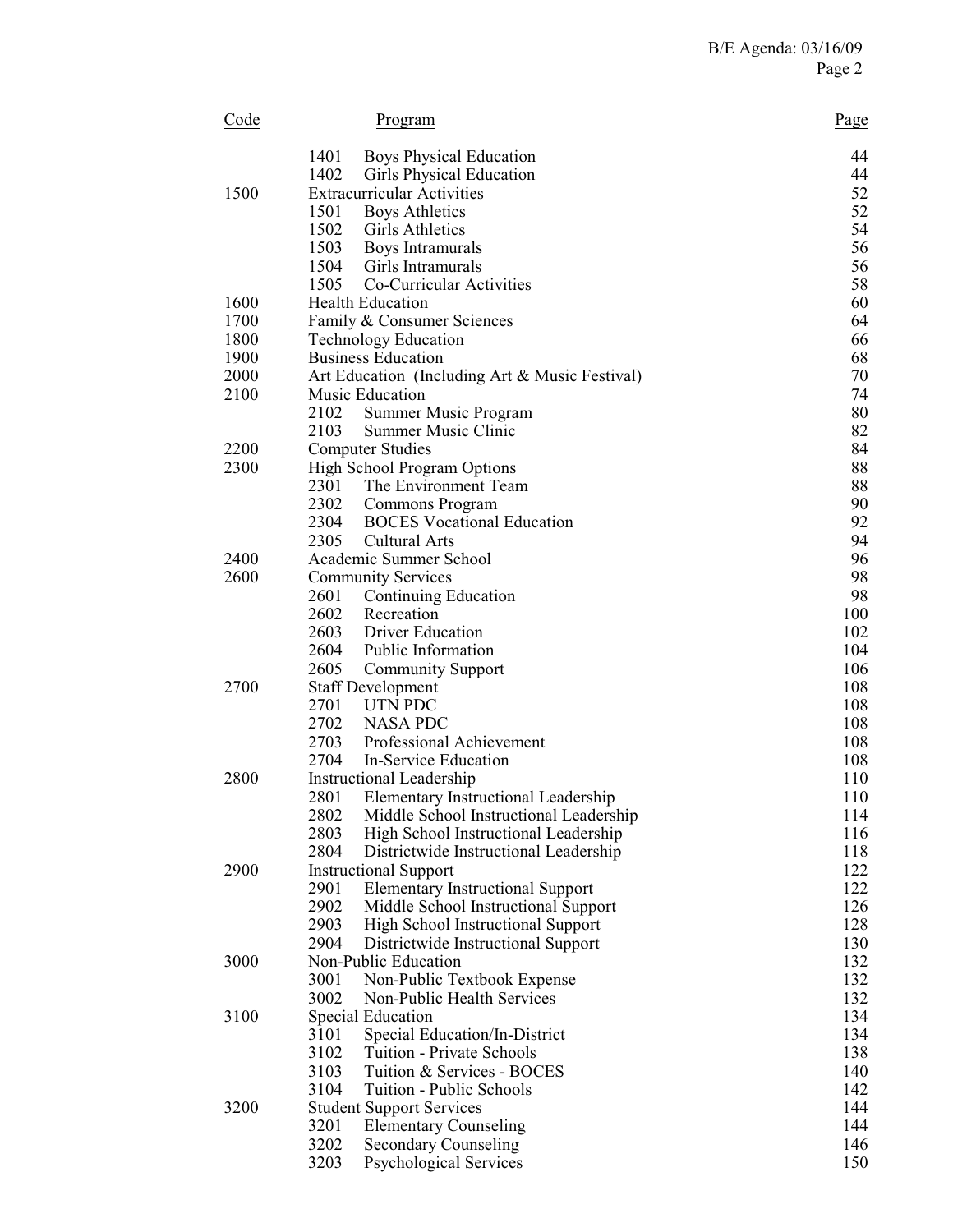| Code | Program                          | Page |
|------|----------------------------------|------|
| 3204 | Social Work Services             | 152  |
| 3205 | <b>Health Services</b>           | 154  |
| 3206 | <b>Medical Services</b>          | 156  |
| 3207 | Attendance/Census                | 158  |
| 3208 | Home Instruction                 | 160  |
| 3209 | Student Assistance Program       | 162  |
| 3210 | Speech Therapy                   | 164  |
| 3211 | Safe Schools                     | 166  |
| 3300 | <b>Pupil Services Management</b> | 168  |

## BUSINESS ITEMS

#### 6. SUPERINTENDENT'S REPORT, GENERAL - FOR BOARD ACTION

6.1 Recommendation to approve the following Personnel Schedules:

| $*6.1.1$ | Schedule A | $\sim$                   | Certified Staff                |
|----------|------------|--------------------------|--------------------------------|
| $*6.1.2$ | Schedule B | $\sim$ 10 $\,$           | Non-Instructional Staff        |
| $*6.1.3$ | Schedule C | $\sim$                   | <b>Salary Transfers</b>        |
| $*6.1.4$ | Schedule D | $\sim$ $-$               | Extra Pay                      |
| $*6.1.5$ | Schedule J | $\overline{\phantom{a}}$ | Committee on Special Education |
| $*6.1.6$ | Schedule K | $\sim$                   | PDC NASA                       |
| $*6.1.7$ | Schedule L | $\blacksquare$           | PDC UTN                        |

#### MOTION REQUIRED

6.2 Recommendation to approve the following resolution:

"BE IT RESOLVED, that in accordance with Board Policy and State Regulation, the Board of Education approve the appointment of James McKeever to serve as Impartial Hearing Officer for the purpose of conducting an impartial hearing in accord with Policy 4321, Program for Students with Disabilities Under IDEA."

#### MOTION REQUIRED

## 7. SUPERINTENDENT'S REPORT, FINANCIAL - FOR BOARD ACTION

\*7.l Recommendation to take specified action on the following BIDS:

# EDUCATIONAL:<br>\*7.1.1 Award

- \*7.1.1 Award Medical Supplies and Equipment
- \*7.1.2 Award Science Supplies and Equipment<br>\*7.1.3 Award Technology Supplies and Equipm
- Award Technology Supplies and Equipment

#### MOTION REQUIRED

- 7.2 Recommendation to approve the following change orders:
	- \*7.2.1 Change Order No. 1, Northport Middle School, SED No. 58-04-04-03-7-999-003, increase in the amount of \$2,039.77
	- \*7.2.2 Change Order No. 2, East Northport Middle School, SED No. 58-04-04-03-7-999- 003, increase in the amount of \$3,454.02

## MOTION REQUIRED